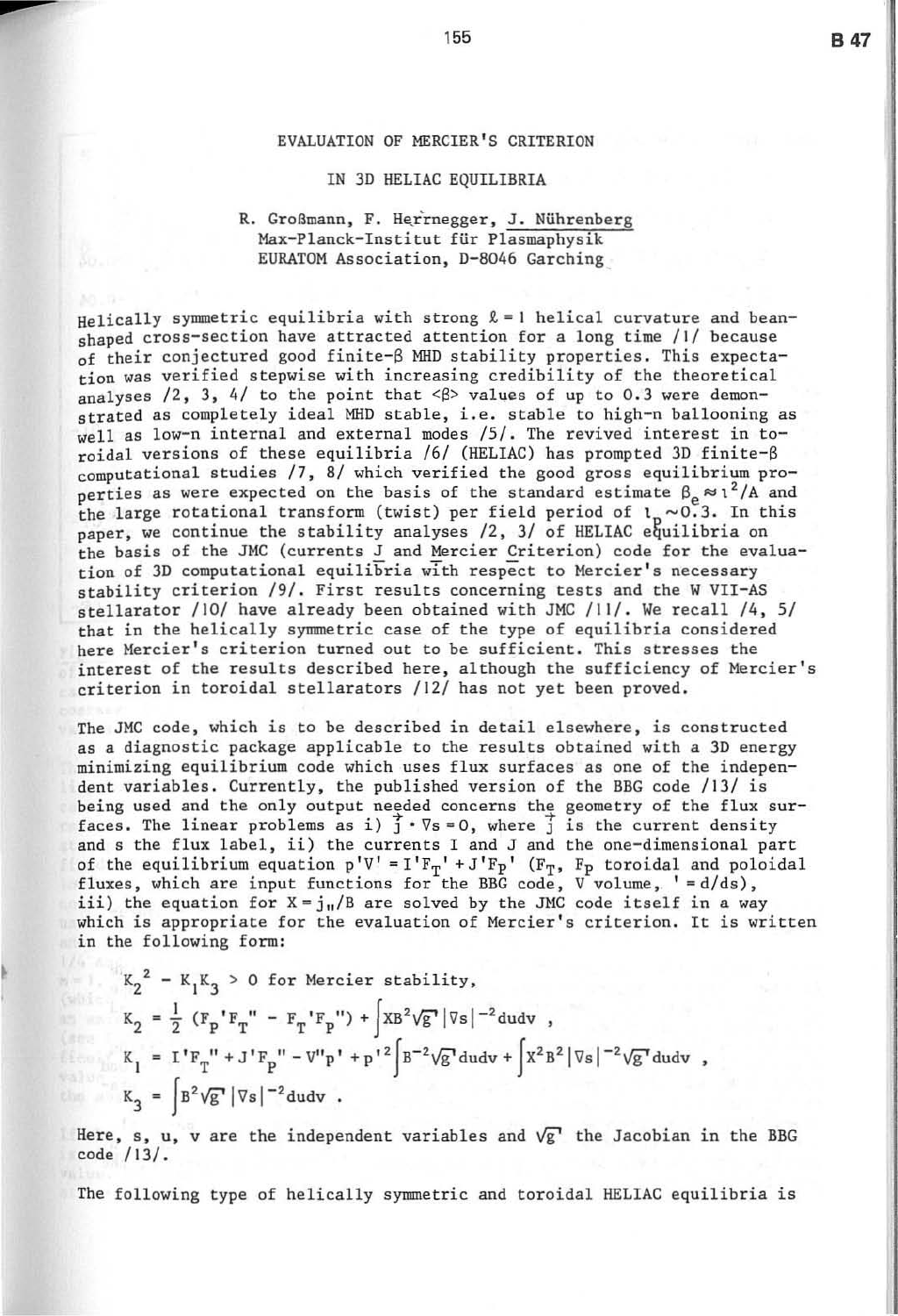investigated. The plasma boundary is given by

$$
r = ΣΔl,mcos 2π[(l - 1)u - mv]
$$
  
\nz = Σδ<sub>l,m</sub>sin 2π[(l - 1)u - mv]  
\nΔ<sub>20</sub> = 1, Δ<sub>11</sub> = 0.96, Δ<sub>22</sub> = -0.24 or -0.29, Δ<sub>31</sub> = 0.38, Δ<sub>33</sub> = 0.11, Δ<sub>44</sub> = -0.04  
\nδ<sub>20</sub> = 1, δ<sub>11</sub> = -0.96, δ<sub>22</sub> = 0.24 or 0.29, δ<sub>31</sub> = 0.38, δ<sub>33</sub> = -0.11, δ<sub>44</sub> = 0.04  
\nΔ<sub>lm</sub> = δ<sub>lm</sub> = 0 for all other indices.

Here,  $\Delta_{22} = -0.24$  for the "nonresonant" case (where 0.274  $\leq$  1  $\leq$  0.314) and  $\Delta_{22} = -0.29$  for the resonant case (where 0.32  $\leq$  1  $\leq$  0.36). Thus,  $\Delta_{22}^{22}$  = -0.29 for the resonant case (where 0.32  $\leq \lambda_p \leq 0.56$ ). Thus, the resonance  $l_p = 1/3$  is considered in the second case. The  $l_p$  interval indicated gives the range occurring between the magnetic axis and the boundary. Figure 1 indicates the geometry of the nonresonant case; the boundary in the resonant case differs only slightly. The only difference between the helically symmetric and the toroidal case is that the major torus radius  $R_T$ is chosen in such a way that an infinite ( $R_T = \infty$ ) or finite ( $R_T < \infty$ ) number N of field periods may be considered. The total twist is  $t = Nl_p$ ; the aspect ratio of a period is  $A_p \approx 2.5$ , and the toroidal aspect ratio is  $A = NA_p$ . In the range of  $\beta$  values considered the equilibria are net current free in good approximation,  $AdJ/dI \lesssim 0.1$ .



 $rac{Fig.1:}{$  Cross-sections of flux surfaces at  $v = 0$  and  $v = 1/2$  for the nonresonant case with 4 periods and  $\langle \beta \rangle = 0.075$ .

First, an equilibrium with  $\langle \beta \rangle = 0.075$  and approximately parabolic (in the distance from the magnetic axis) pressure profile is considered. This case is stable if helically symmetric. Considering  $N = 13$ , 10, 6, and 4, we find decreasing stability, as is shown in Fig. 2 for  $s = 1/2$ , with a stability boundary at  $N \approx 7$ . Discussion of the various stabilizing and destabilizing terms in the criterion shows that the contributions of the first and second terms in  $K_1$  as well as the influence of  $K_2$  are negligible, so that the stability behaviour is governed by the last three terms of  $K_1$ . Instability comes about by an increase of the fifth term, which contains the parallel current density. Unstable behaviour occurs first at the plasma boundary in keeping with the fact that the pressure gradient is strongest there for the profile chosen .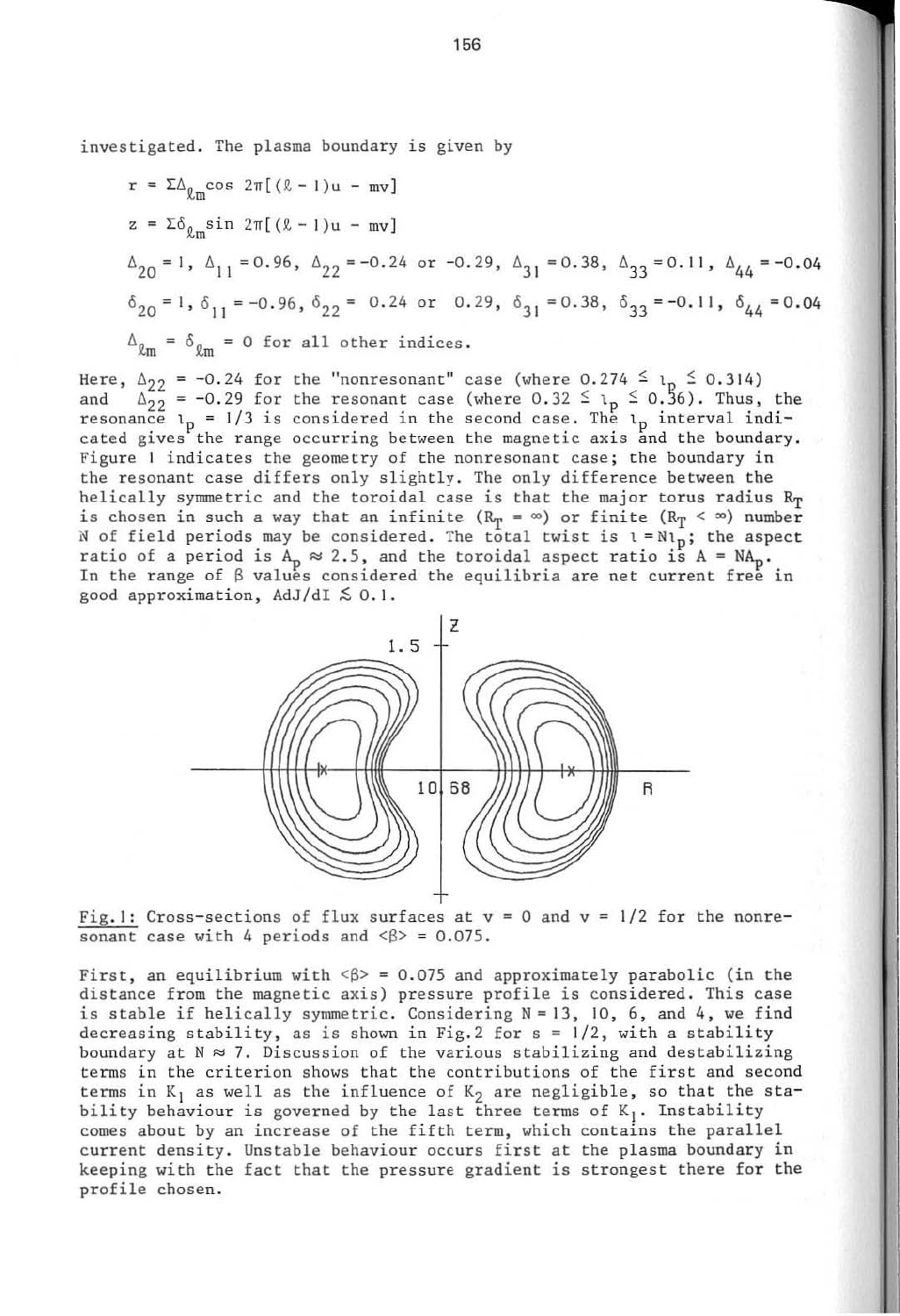

Fig.2: The left part of the figure shows the extrapolations of the values  $\overline{of}$  the Mercier criterion at  $s = 1/2$  to zero mesh size for the nonresonant case with  $\langle 8 \rangle$  = 0.075 and N periods. The finest mesh used is 29/56/56, the coarsest 13/24/24 . The right-hand part of the figure shows the extrapolated values for  $\langle \beta \rangle = 0.075$  ( $\Box$ ) and 0.13 (o) as functions of  $1/N$ .

The above result cannot, however, be considered to yield a reliable stability boundary for the following reasons. Considering  $N = 4$  and the resonant case, the code result shows a large parallel current density with the 1/3 resonance structure (see Fig.3). Accordingly, Mercier's criterion is formally strongly violated. We do not stress the credibility of this result: more refined methods of investigating the actual structure which may occur at a low-order resonance already exist /14, 15/. Rather, we would advocate the conclusion that avoiding low-order resonances is advisable. In the nonresonant case (see Fig.3) , some resonance structure is still visible in accordance with the choice of the twist  $1 = 0.294$ , which avoids the resonances 1/4 and 1/3. The main Fourier component of the current density here is the m=1, n=0 component which is driven by the torus effect. This component (which has the structure of the original PS current) likewise occurs in an axisymmetric torus. It here brings about the Mercier unstable behaviour (see Fig.2). On the other hand, the extrapolation to zero mesh size is  $dif$ ficult, because in the cases considered here the extrapolation yields a value which is approximately one order of magnitude smaller than the sum of the absolute values of the three constituents.

If the interpretation of the above results as Mercier instability at low N is correct, the unstable behaviour should be more obvious for a higher  $\beta$ value. Considering  $\langle \beta \rangle = 0.13$ , we indeed find a stability boundary of  $N \approx 12$ at  $s = 1/2$ . Figure 2 shows the extrapolated results for  $\langle \beta \rangle = 0.075$  and 0.13.